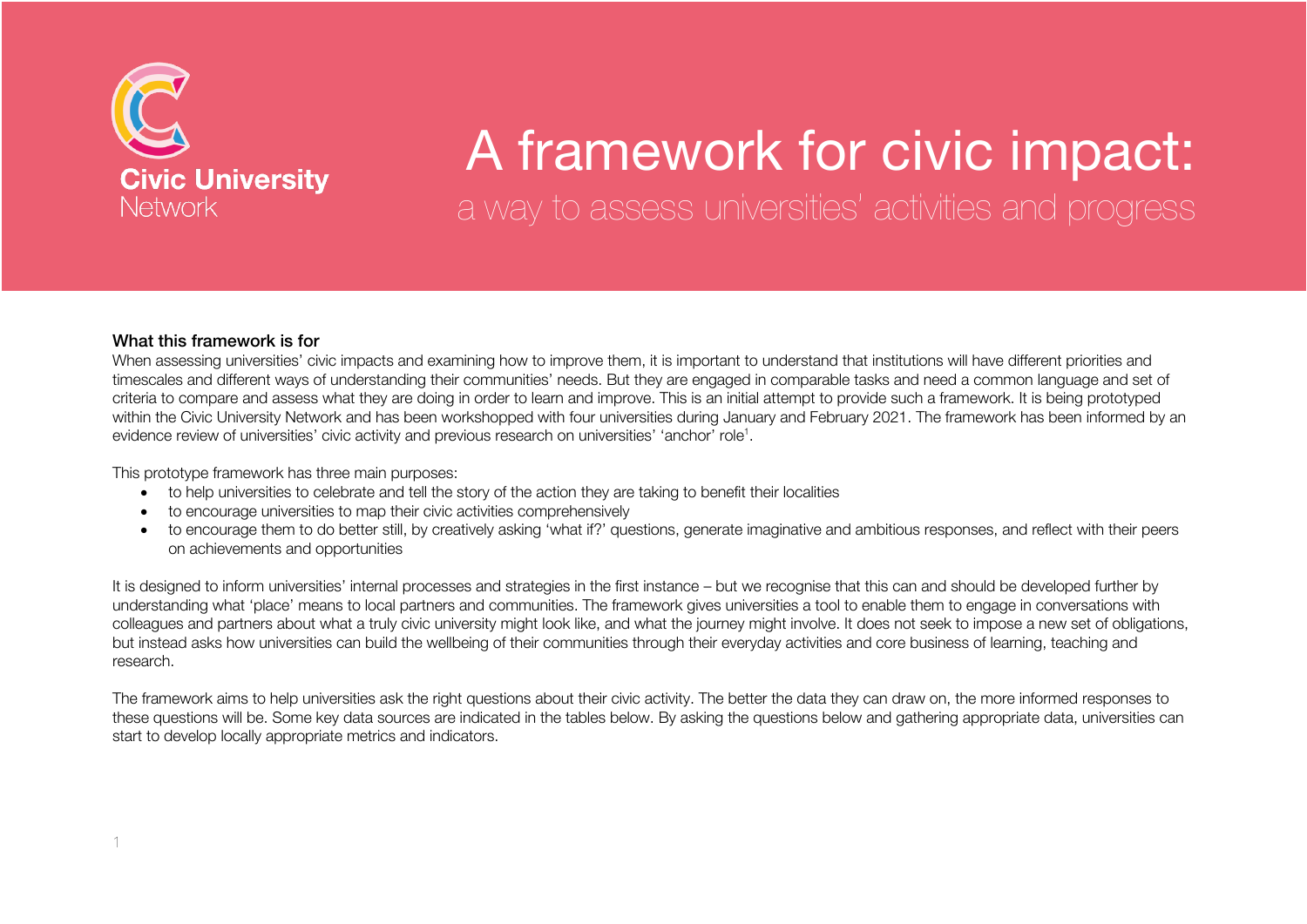#### How it has been devised

The framework is being developed iteratively in a series of conversations with university leaders and has been changed and improved in response to those conversations. We would expect that process to continue as institutions seek to use it in real-world situations and as it is road-tested in collaboration with partners such as the NHS and local authorities. The framework does not impose a particular model of 'civicness'. It recognises that every institution will need to make choices in the light of its own circumstances and resources. It is hoped that the framework will inform such choices by highlighting the key domains of what it means to be civic and stimulating conversations about the difference universities can make. Each institution will need to use it in ways that are locally appropriate, although we would encourage them to set stretching and ambitious goals that encourage genuine reflection and improvement.

#### How it works

The framework identifies seven domains of universities' civic commitment – the core areas in which universities impact their places and communities. It also identifies six phases of progress. Progress is envisaged as a cyclical and iterative process, in which the learning then informs further reviews and development. (Figure 1). The domains and phases are mapped in the detailed tables below against existing guidance on Civic University Agreements, and the principles of the Knowledge Exchange Concordat. This contextualises civic commitment within UK higher education policy. Mapping these activities against the Sustainable Development Goals (noted at the bottom of each section) places civic activity within a recognisable international framework.

Table 1 summarises the domains of activity and progress, with overarching questions to be addressed in each phase and potential indicators. It aims to encourage a comprehensive approach to HEIs' civic activities, ensuring they are not narrowly focused on economic development. We would expect universities to be working across these domains simultaneously as well as sequentially, informed by their relationships with local partners. Table 2 shows how the progress cycle maps against the principles of the Knowledge Exchange Concordat, and the eight 'challenge areas' in the existing guidance on creating a Civic University Agreement.

In the detailed tables that follow (one for each of the seven domains), we invite partners to consider questions that will elicit ambitious, relevant and deliverable actions, as well as evidence of positive practice. We have developed a series of questions through our conversations as a starting point, but recognise that institutions will want to take these further.



Figure 1: Domains of civic activity and progress cycle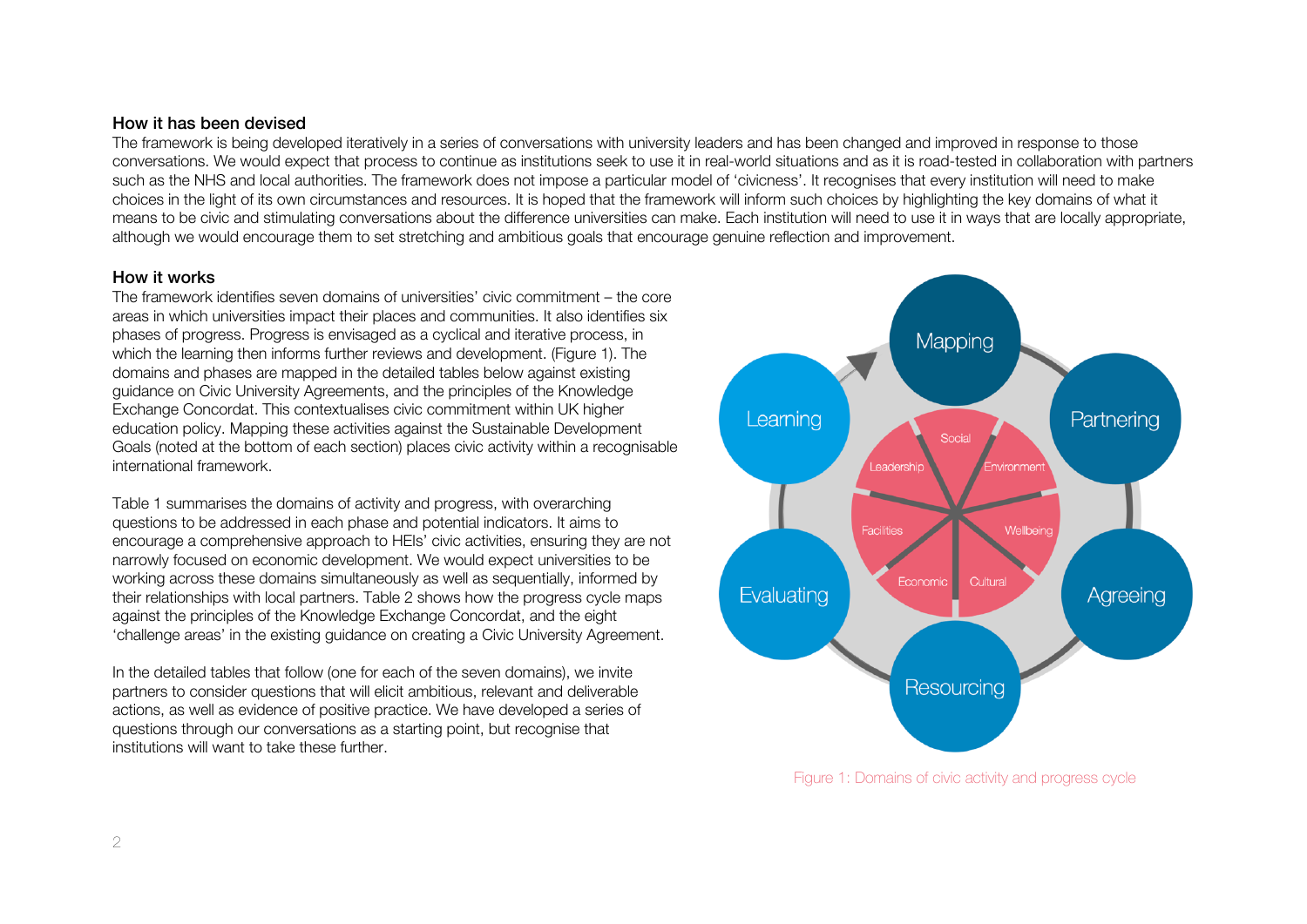#### How this framework can be used

In practical terms, this framework is envisaged as a discussion-starter and checklist that can be applied across a range of institutional activities, either within one domain or all together.

It will be especially pertinent when drawing up Civic University Agreements, enabling institutions to consider how they will address each of the seven domains and identify priorities for action. It can also be used to inform the narrative and place-based elements of submissions under the Knowledge Exchange Framework (KEF).

Additionally, the framework is a tool that can be used to inform:

- partnerships with local authorities, the NHS and community organisations
- investment in festivals and cultural activities
- campus development and planning
- carbon reduction activities

Universities that aspire to be 'civic' could use the framework to inform and develop their strategic thinking across each of the seven domains.

#### Challenges and questions

We have been challenged in devising this framework to suggest clear quantitative indicators of progress or success, and on the normative nature of some of the questions we pose. Our view is that civic activity cannot be reduced to a single set of measurable indicators, because 'civic' will look and feel different in different institutions depending on their particular histories, geographies and economies. We recognise that choices of indicators and metrics embed norms and values, and we believe that discussion of norms and values is central to identifying what 'civicness' is – while recognising that these norms may vary between institutions. One purpose of the framework is to ensure that these conversations about values and priorities take place and inform civic activities. We also recognise that excellent practice will take many forms. We would like to complement this matrix with examples of good and promising practice across all the proposed domains and progress levels, so we would particularly welcome real-life examples from across the higher education sector showing how civic impact can be achieved.

We see this framework as a prototype, to be developed as institutions apply it in real-world situations. We would be interested in hearing from institutions about their experiences in using this tool, and working with them to improve and fine-tune the framework.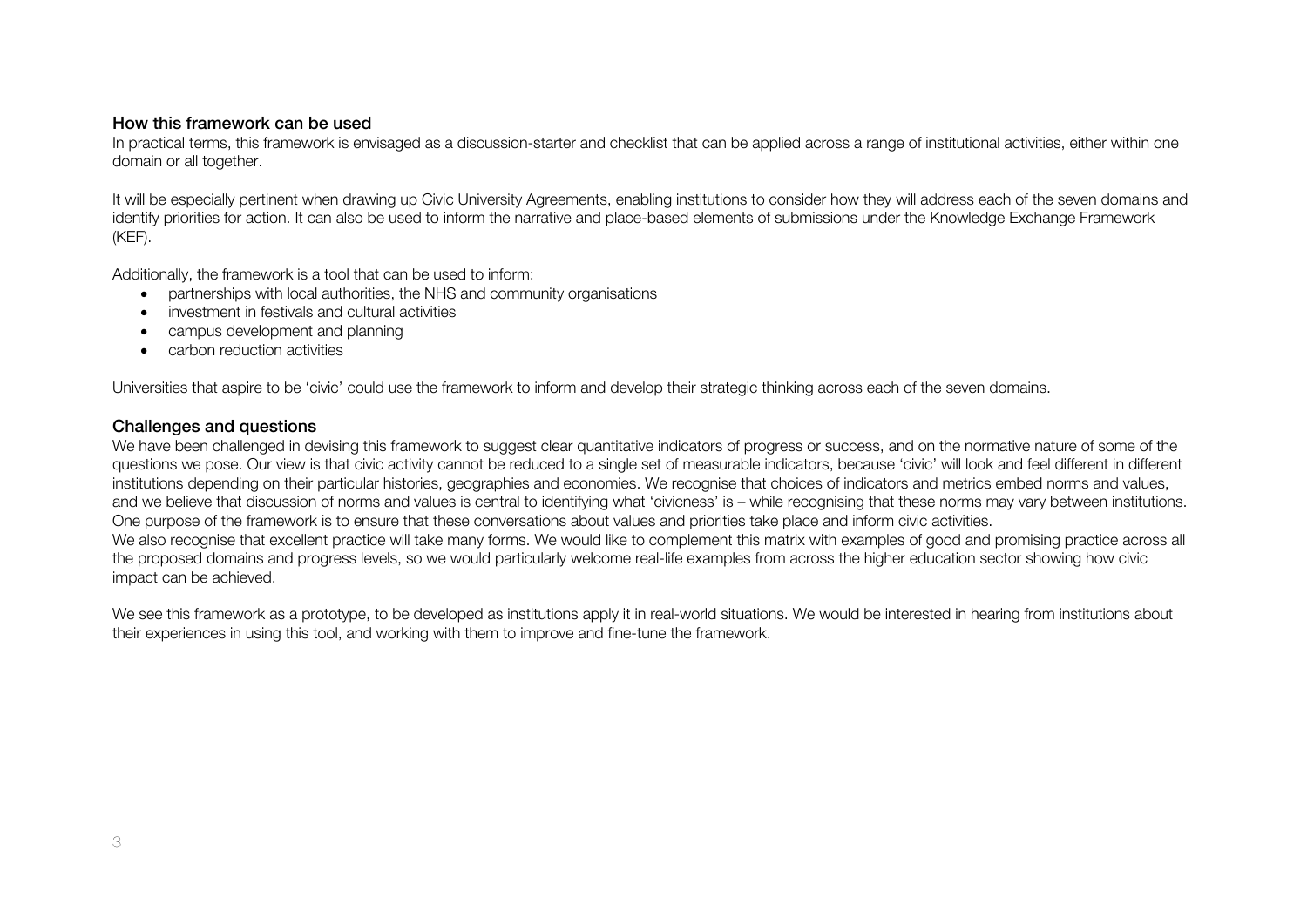### Table 1: The Civic Framework in a nutshell

| <b>Progress</b><br>levels                   | 1) Mapping:<br>where are we now?                                                                                                                                                                                                                                   | 2) Partnering:<br>where do we want to go,<br>and with whom?                                                                                                                                                                                                                                         | 3) Agreeing:<br>who will do what, and<br>when?                                                                                                       | 4) Resourcing:<br>how are activities<br>supported?                                                                                                                                                                    | 5) Evaluating:<br>how are we doing?                                                                                                                                                                                          | 6) Learning:<br>What will we change,<br>and how?                                                                                                                                                                                      |
|---------------------------------------------|--------------------------------------------------------------------------------------------------------------------------------------------------------------------------------------------------------------------------------------------------------------------|-----------------------------------------------------------------------------------------------------------------------------------------------------------------------------------------------------------------------------------------------------------------------------------------------------|------------------------------------------------------------------------------------------------------------------------------------------------------|-----------------------------------------------------------------------------------------------------------------------------------------------------------------------------------------------------------------------|------------------------------------------------------------------------------------------------------------------------------------------------------------------------------------------------------------------------------|---------------------------------------------------------------------------------------------------------------------------------------------------------------------------------------------------------------------------------------|
| <b>Domains</b>                              |                                                                                                                                                                                                                                                                    |                                                                                                                                                                                                                                                                                                     | Core questions and potential indicators                                                                                                              |                                                                                                                                                                                                                       |                                                                                                                                                                                                                              |                                                                                                                                                                                                                                       |
|                                             |                                                                                                                                                                                                                                                                    | Key questions: How do we want our university to bridge and reduce social divides and improve the quality of life of our communities, including the most<br>disadvantaged? How can our university help our places move from 'functioning' to 'flourishing'? What part can our students play in this? |                                                                                                                                                      |                                                                                                                                                                                                                       |                                                                                                                                                                                                                              |                                                                                                                                                                                                                                       |
| <b>Social</b><br>impact                     | We know how well our<br>workforce and student<br>intake reflects local<br>populations, and the<br>extent of our community<br>and public engagement.                                                                                                                | We are working with<br>partners to create a<br>shared vision of a<br>flourishing society, with<br>full involvement of all our<br>communities.                                                                                                                                                       | Within our own<br>institution, we have<br>action plans for change<br>in line with our shared<br>priorities.                                          | We have set aside<br>resources to support<br>our public engagement<br>and can show how this<br>will benefit marginalised<br>and excluded groups.                                                                      | We are measuring our<br>social impact and we<br>have worked with local<br>communities to make<br>sure our indicators are<br>meaningful to them.                                                                              | We capture and share<br>learning across our<br>university and with key<br>partners, and identify<br>areas for improvement.                                                                                                            |
|                                             | Key questions: How could our university play a leading role in mitigating and adapting to climate change, reversing biodiversity loss, and educating students for<br>sustainability? How will it influence environmental behaviours throughout our city or region? |                                                                                                                                                                                                                                                                                                     |                                                                                                                                                      |                                                                                                                                                                                                                       |                                                                                                                                                                                                                              |                                                                                                                                                                                                                                       |
| Environment.<br>climate and<br>biodiversity | We can fully account for<br>our carbon emissions<br>and we measure<br>progress on carbon<br>reduction. We have<br>done an environmental<br>and biodiversity audit of<br>our estate. We know<br>what we waste.                                                      | We engage with local<br>partners to create a<br>shared vision of a<br>sustainable locality and<br>university. We are<br>working with our<br>suppliers, staff and<br>students to improve our<br>environmental impacts.                                                                               | We have agreed priority<br>targets for<br>improvement and<br>consulted our partners<br>and the wider<br>community on their<br>needs and aspirations. | We have identified<br>resources to support<br>our environmental<br>ambitions. We support<br>staff and students in<br>modelling the<br>environmental<br>behaviours we want to<br>encourage (such as<br>active travel). | We measure the wider<br>environmental footprint<br>of the university within<br>and beyond our locality.<br>We hold ourselves to<br>account by publicising<br>our performance and<br>inviting suggestions for<br>improvement. | We are implementing<br>education for<br>sustainable<br>development across<br>the curriculum. We<br>share our learning with<br>peers and use our<br>academic expertise to<br>support our partners in<br>improving our local<br>places. |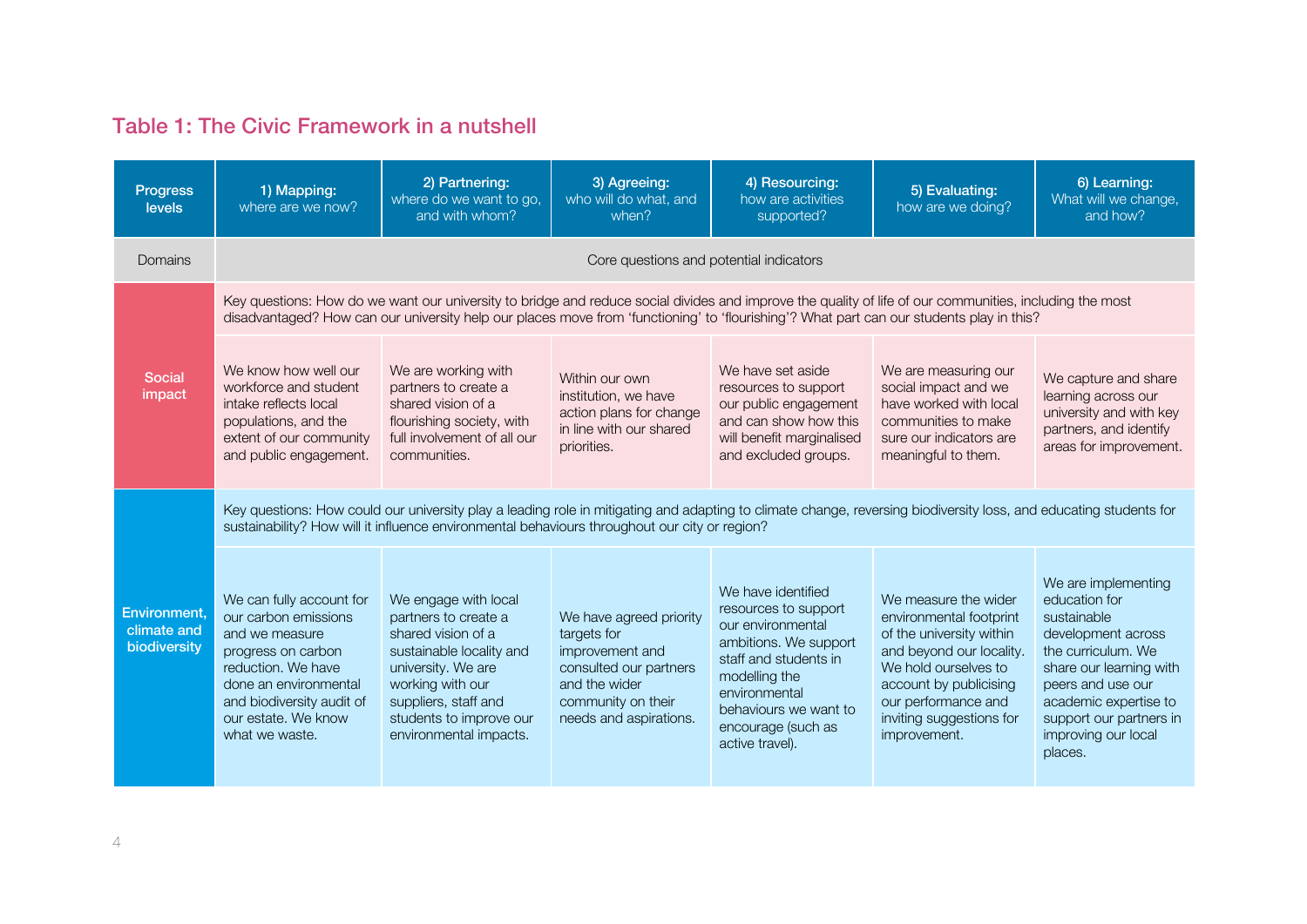|                                     |                                                                                                                                                                      | Key questions: How does our institution support the health and wellbeing of our localities and communities? What does a flourishing community look like to us?     |                                                                                                                                                          |                                                                                                                                                                       |                                                                                                                                                                                             |                                                                                                                                                                 |  |  |  |
|-------------------------------------|----------------------------------------------------------------------------------------------------------------------------------------------------------------------|--------------------------------------------------------------------------------------------------------------------------------------------------------------------|----------------------------------------------------------------------------------------------------------------------------------------------------------|-----------------------------------------------------------------------------------------------------------------------------------------------------------------------|---------------------------------------------------------------------------------------------------------------------------------------------------------------------------------------------|-----------------------------------------------------------------------------------------------------------------------------------------------------------------|--|--|--|
| <b>Health and</b><br>wellbeing      | We are aware of the<br>health characteristics of<br>our communities, staff<br>and students, and know<br>how our activities impact<br>on them.                        | We partner with<br>healthcare organisations<br>and communities to<br>promote local wellbeing.                                                                      | We have targets for<br>beneficial impact on<br>our communities'<br>wellbeing and we are<br>working with partners<br>to take appropriate<br>action.       | We have identified<br>resources to support<br>our communities'<br>wellbeing. We take time<br>to listen and value<br>communities'<br>knowledge and<br>experience.      | Our priorities are<br>informed by local<br>communities, public<br>health teams and<br>healthcare<br>organisations. We know<br>what we can do<br>differently and what<br>impact it can make. | We are listening to our<br>communities to<br>understand what<br>wellbeing means for<br>them and adjusting our<br>activities and priorities<br>in response.      |  |  |  |
|                                     | places?                                                                                                                                                              | Key questions: How does our university celebrate and enrich the cultural life of our localities and communities? How do we create vibrant, creative and playful    |                                                                                                                                                          |                                                                                                                                                                       |                                                                                                                                                                                             |                                                                                                                                                                 |  |  |  |
| <b>Our cultural</b><br>contribution | We know what<br>contribution we make to<br>local cultural life. We<br>have mapped this<br>against local<br>demographics and<br>identified gaps and<br>opportunities. | We engage with a wide<br>range of local cultural<br>organisations. We ensure<br>local communities are<br>welcomed and included<br>in our events and<br>activities. | We have identified<br>priorities for support<br>and know which<br>communities we need<br>to work with more<br>(including our own staff<br>and students). | We promote and fund<br>events and activities<br>that enrich and<br>celebrate the cultural life<br>of our localities, and<br>support staff and<br>students to do this. | We have asked our<br>communities what they<br>think of the activities we<br>support and have<br>listened to their views.                                                                    | We actively consider<br>how our activities can<br>be better. In doing so<br>we value and learn<br>from the expertise and<br>knowledge within our<br>localities. |  |  |  |
|                                     |                                                                                                                                                                      | Can we articulate and promote a coherent vision of a flourishing local economy in partnership with local stakeholders?                                             |                                                                                                                                                          |                                                                                                                                                                       |                                                                                                                                                                                             | Key questions: How could our university's work create more prosperous places and address and reduce economic inequality? What impacts is it having now?         |  |  |  |
| Economic<br>impact                  | We know our economic<br>footprint and our impact<br>on local communities<br>and the lives of our<br>learners.                                                        | We have joint economic<br>strategies with local<br>partners, which reflect<br>our shared priorities.                                                               | We have agreed<br>indicators of progress,<br>with achievable targets<br>for change.                                                                      | We are using our<br>employment and<br>spending power to<br>support our local<br>economy and people.                                                                   | We have agreed<br>economic impact<br>targets and we are<br>measuring progress on<br>reducing inequalities.                                                                                  | We review our impacts<br>with key partners,<br>including the groups<br>most affected by<br>inequalities.                                                        |  |  |  |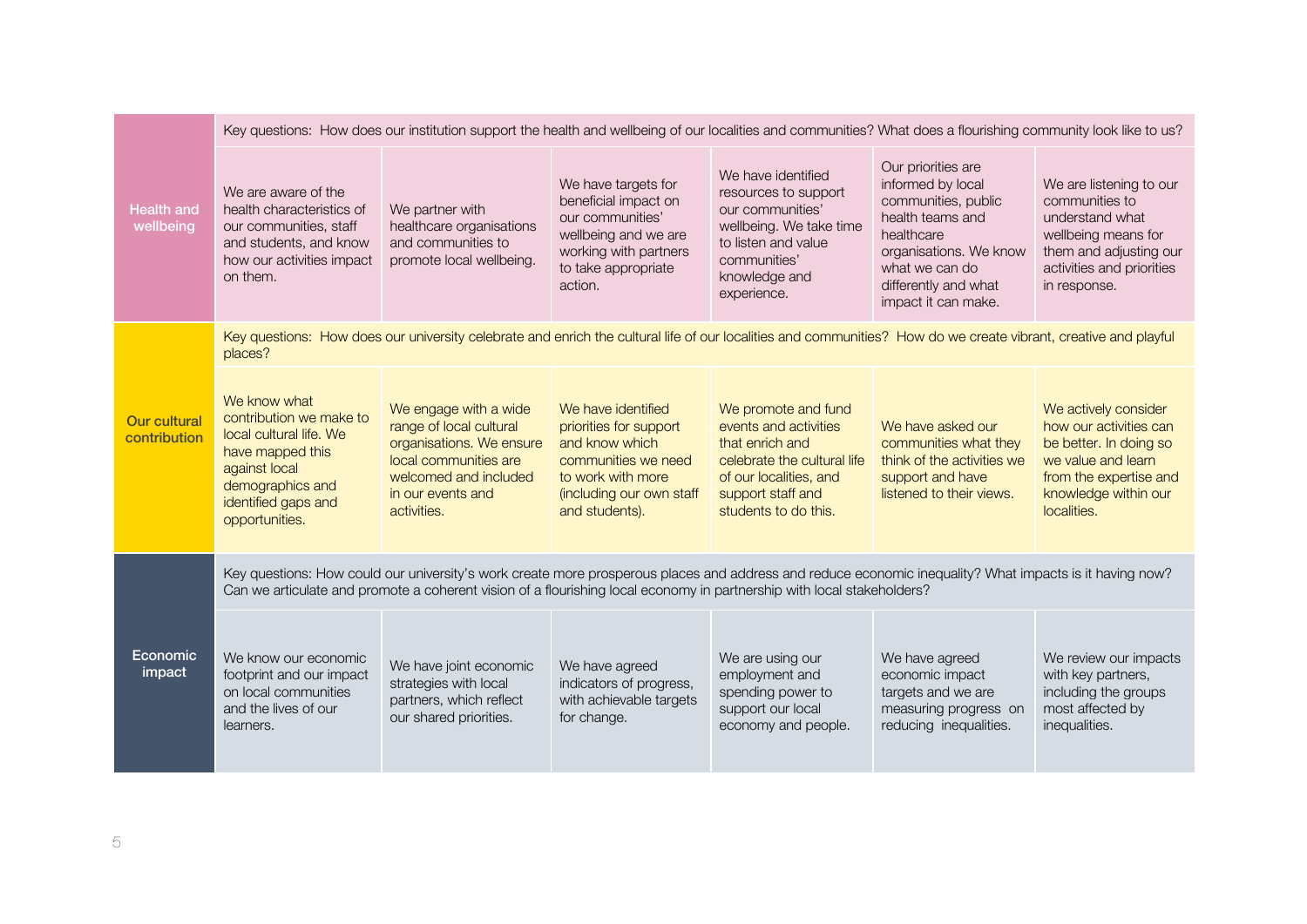| Estates,<br>facilities and<br>placemaking          |                                                                                                                                                                                                                                   | Key questions: How can our facilities be used for the benefit of the whole community? Do all members of the community feel welcome? How do our facilities set<br>the standard for placemaking and sustainability in our city or region? How can our digital infrastructure benefit our communities?                            |                                                                                                                                                                       |                                                                                                                                                                                                                                    |                                                                                                                                                       |                                                                                                        |
|----------------------------------------------------|-----------------------------------------------------------------------------------------------------------------------------------------------------------------------------------------------------------------------------------|--------------------------------------------------------------------------------------------------------------------------------------------------------------------------------------------------------------------------------------------------------------------------------------------------------------------------------|-----------------------------------------------------------------------------------------------------------------------------------------------------------------------|------------------------------------------------------------------------------------------------------------------------------------------------------------------------------------------------------------------------------------|-------------------------------------------------------------------------------------------------------------------------------------------------------|--------------------------------------------------------------------------------------------------------|
|                                                    | We have agreed design,<br>quality, environmental<br>and accessibility<br>standards and<br>benchmark our estates<br>management against the<br>best in our class. We<br>know who uses our<br>buildings and spaces,<br>how and when. | We work with local<br>communities and<br>planning authorities to<br>ensure our estates meet<br>their needs and<br>aspirations. We are open<br>and transparent in our<br>plans and developments.                                                                                                                                | We work with civic<br>partners to ensure our<br>estates management<br>supports our civic<br>ambitions. We have<br>agreed priorities for<br>action and<br>improvement. | Our design,<br>procurement,<br>maintenance and<br>management practices<br>support an open and<br>inclusive attitude and<br>we are making our<br>estate suitable for<br>community uses as well<br>as for our staff and<br>students. | We work with peer<br>organisations to critique<br>and improve our<br>practices. We invite<br>local communities to tell<br>us how we can do<br>better. | We review the use and<br>development of our<br>estates to ensure they<br>support our civic<br>mission. |
| <b>Institutional</b><br>strategy and<br>leadership | activities of teaching, learning and research?                                                                                                                                                                                    | Key questions: How will top-level governance and strategies at our institution reflect our civic commitment to ensure we make the difference we want? Which<br>partners are we working with and to what ends, and what are their priorities? What would it look like if our civic priorities were embedded throughout our core |                                                                                                                                                                       |                                                                                                                                                                                                                                    |                                                                                                                                                       |                                                                                                        |
|                                                    | We have drafted,<br>consulted on and<br>approved a Civic<br>University Agreement.                                                                                                                                                 | We know the number,<br>remit and make-up of the<br>partnerships we're<br>involved in.                                                                                                                                                                                                                                          | We have committed to<br>SMART targets within<br>civic strategies and<br>agreements.                                                                                   | We have identified<br>resources to support<br>the civic agenda.                                                                                                                                                                    | We regularly monitor<br>and evaluate the effects<br>of our civic strategies,<br>and review them with<br>peers.                                        | Our senior staff are<br>involved in civic peer<br>networks or<br>communities of<br>practice.           |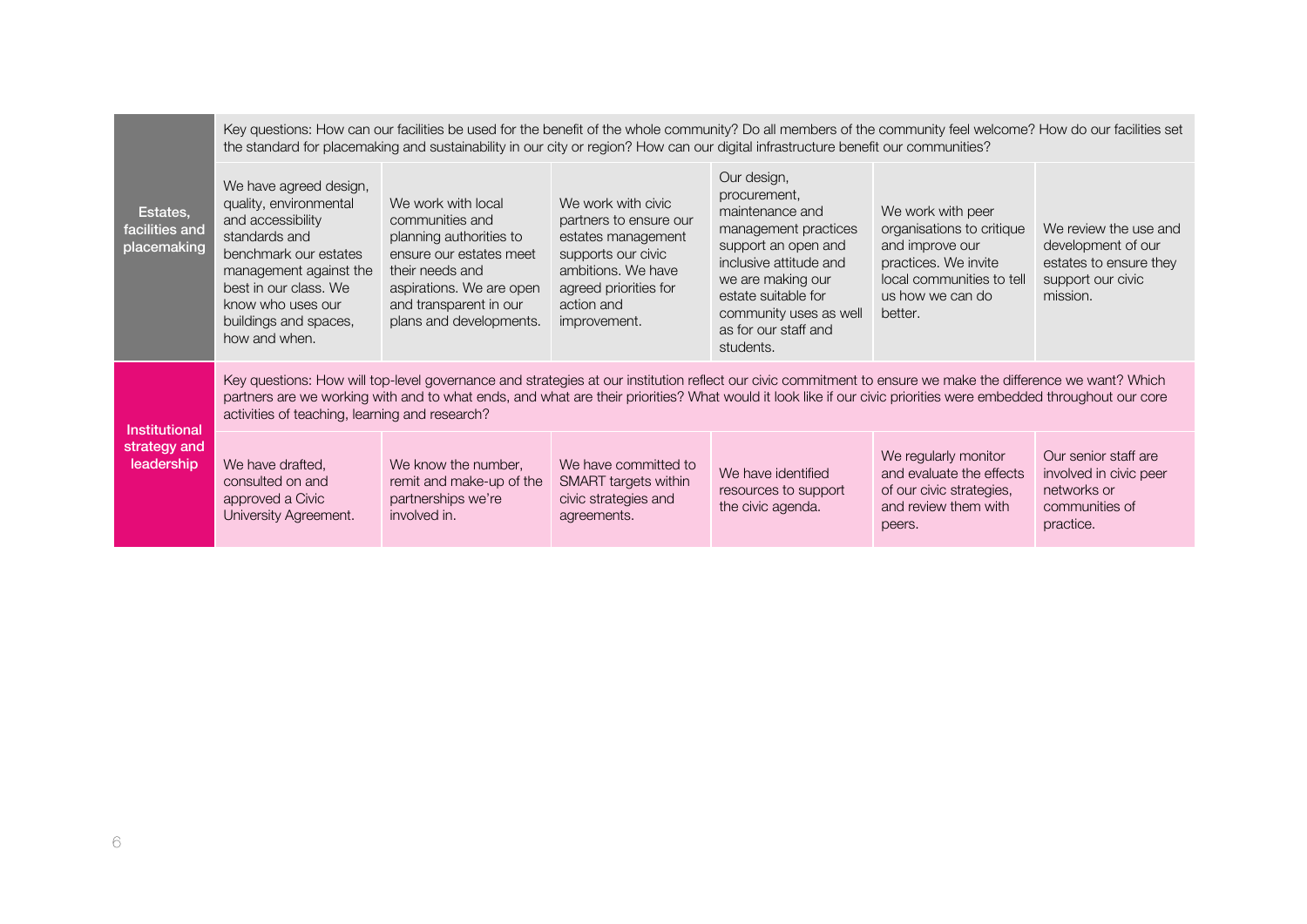| Table 2: The progress cycle mapped against KE Concordat principles and CUA guidance |  |  |  |
|-------------------------------------------------------------------------------------|--|--|--|
|-------------------------------------------------------------------------------------|--|--|--|

| <b>Progress levels</b>                                  | 1) Mapping:<br>where are we now?                | 2) Partnering:<br>where do we want to<br>go, and with whom?        | 3) Agreeing:<br>who will do what, and<br>when?                                      | 4) Resourcing:<br>how are activities<br>supported?                 | 5) Evaluating:<br>how are we doing?             | 6) Learning:<br>What will we change,<br>and how?                      |
|---------------------------------------------------------|-------------------------------------------------|--------------------------------------------------------------------|-------------------------------------------------------------------------------------|--------------------------------------------------------------------|-------------------------------------------------|-----------------------------------------------------------------------|
| <b>Relevant KE</b><br>Concordat<br>principles           | <b>Mission</b><br><b>Policies</b><br>Engagement | Engagement<br><b>Policies</b><br>Transparency<br>Capacity building | Engagement<br>Capacity building<br>Policies                                         | Capacity building<br><b>Policies</b><br>Recognition and<br>rewards | Evaluating success<br>Continuous<br>improvement | Evaluating success<br>Continuous<br>improvement                       |
| <b>Civic University</b><br>Agreement<br>challenge areas | Data and intelligence<br>gathering              | Consultation and co-<br>creation                                   | Agreeing focus<br>Striking agreements<br>Governance and risk<br>Delivering outcomes | Resourcing the<br>process<br>Delivering outcomes                   | Evaluation and learning<br>Governance and risk  | Evaluation and learning<br>Governance and risk<br>Delivering outcomes |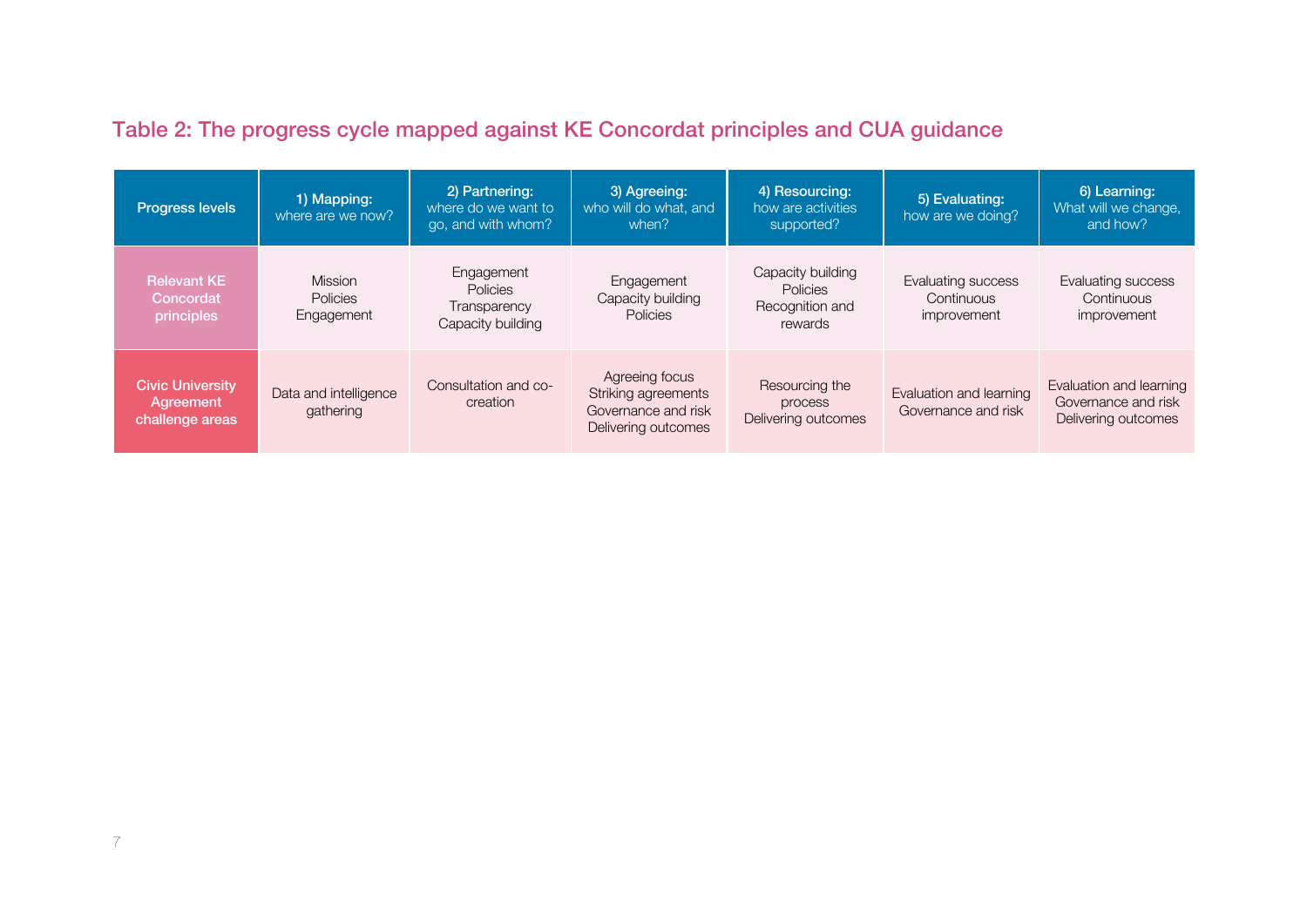# Domain 1: Social impact

| <b>Progress</b><br>levels         | 1) Mapping:<br>where are we now?                                                                                                                                                                                                                                                                                                                                                                 | 2) Partnering:<br>where do we want to go,<br>and with whom?                                                                                                                                                                                                                                                                             | 3) Agreeing:<br>who will do what, and<br>when?                                                                                                                                                                              | 4) Resourcing:<br>how are activities<br>supported?                                                                                                                                                                        | 5) Evaluating:<br>how are we doing?                                                                                                                                                                                          | 6) Learning:<br>What will we change,<br>and how?                                                                                                                                                   |  |  |
|-----------------------------------|--------------------------------------------------------------------------------------------------------------------------------------------------------------------------------------------------------------------------------------------------------------------------------------------------------------------------------------------------------------------------------------------------|-----------------------------------------------------------------------------------------------------------------------------------------------------------------------------------------------------------------------------------------------------------------------------------------------------------------------------------------|-----------------------------------------------------------------------------------------------------------------------------------------------------------------------------------------------------------------------------|---------------------------------------------------------------------------------------------------------------------------------------------------------------------------------------------------------------------------|------------------------------------------------------------------------------------------------------------------------------------------------------------------------------------------------------------------------------|----------------------------------------------------------------------------------------------------------------------------------------------------------------------------------------------------|--|--|
|                                   | Key questions: How do we want our university to bridge and reduce social divides and improve the quality of life of our communities, including the most<br>disadvantaged? How can our university help our places move from 'functioning' to 'flourishing'? What part can our students play in this?                                                                                              |                                                                                                                                                                                                                                                                                                                                         |                                                                                                                                                                                                                             |                                                                                                                                                                                                                           |                                                                                                                                                                                                                              |                                                                                                                                                                                                    |  |  |
|                                   | local JSNAs.                                                                                                                                                                                                                                                                                                                                                                                     | Potential supporting data: Board and senior leadership papers; HEBCE returns; community engagement tools (EDGE, TEFCE); access and participation plans;                                                                                                                                                                                 |                                                                                                                                                                                                                             |                                                                                                                                                                                                                           |                                                                                                                                                                                                                              |                                                                                                                                                                                                    |  |  |
| <b>Social</b><br>Impact           | Do we know what social<br>disparities exist in our<br>city or region? Does our<br>institution reflect the<br>make-up of our<br>communities? What do<br>we do to address social<br>disparities? Do any of<br>our activities have<br>negative social effects?<br>Are we mapping<br>community and public<br>engagement? How do<br>our staff and students<br>support civil society<br>organisations? | Do we and our partners<br>have a shared vision of a<br>flourishing society, and<br>how will it make life better<br>for individuals or groups<br>who are disadvantaged?<br>Has this vision been co-<br>created with our<br>communities? Who has<br>informed and influenced<br>this vision? Has anyone<br>been overlooked or<br>excluded? | Who will ensure our<br>university celebrates<br>and supports<br>community life and<br>reduces social<br>divisions? How will they<br>be encouraged and<br>held accountable? What<br>priorities will we select<br>for action? | What would we do if we<br>could use our spending<br>power to maximise<br>social impact? Are we<br>funding activities that<br>address inequalities<br>sufficiently? How will we<br>review our activities and<br>how often? | How are we measuring<br>the difference we're<br>making, and the<br>difference we want to<br>make in future? Do we<br>use existing tools to<br>measure and improve<br>engagement? Do our<br>metrics miss important<br>issues? | How will we act to<br>ensure continuous<br>progress on social<br>equality? Whose<br>experiences will inform<br>our learning and how<br>will we review and<br>change our activities in<br>response? |  |  |
| <b>Illustrative</b><br>indicators | We have mapped our<br>workforce and student<br>intake against local<br>population<br>characteristics and<br>identified priorities for<br>action; we know the full<br>extent of our community<br>and public engagement.                                                                                                                                                                           | We can show how we are<br>working with partners to<br>create a shared vision of a<br>flourishing society. We can<br>show the actions we are<br>taking to welcome the<br>insights of excluded and<br>marginalised groups.                                                                                                                | Within our own<br>institutions, we have<br>action plans for change<br>in line with our shared<br>priorities, and we have<br>identified who needs to<br>act and when.                                                        | We have set aside<br>resources of staff time<br>and money to support<br>our public engagement<br>and can show how this<br>work will benefit<br>marginalised and<br>excluded groups.                                       | We have developed or<br>adopted tools to<br>measure our social<br>impact and we have<br>worked with local<br>communities to ensure<br>these indicators are<br>meaningful to them.                                            | We have a system to<br>capture and share<br>learning across our<br>university and with key<br>partners. We regularly<br>reflect on this learning<br>and identify areas for<br>improvement.         |  |  |

Relevant SDGs: 1,2,3,4,5,8,10,11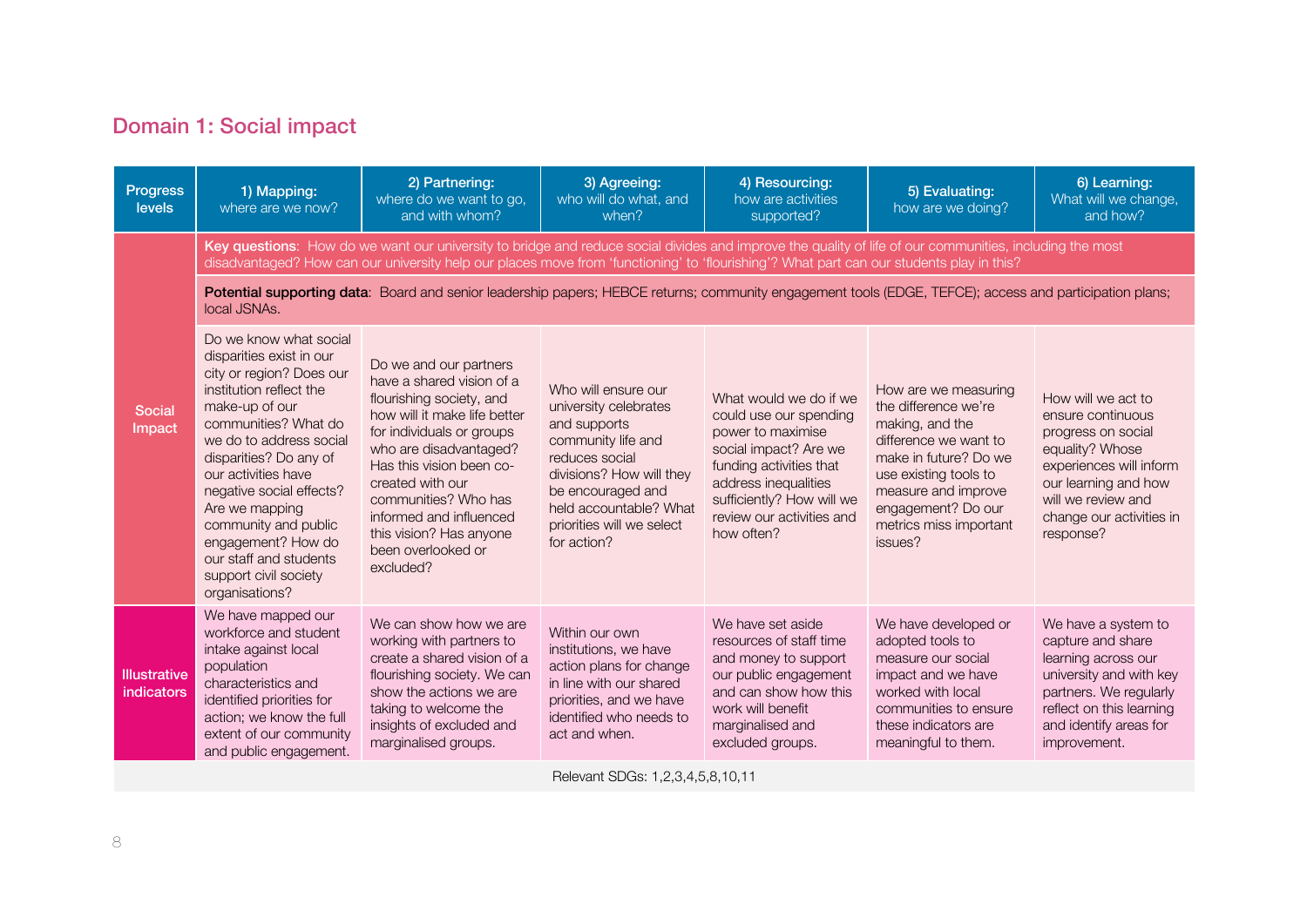# Domain 2: Environment, climate and biodiversity

| <b>Progress</b><br><b>levels</b>          | 1) Mapping:<br>where are we now?                                                                                                                                                                                                                                                                     | 2) Partnering:<br>where do we want to go,<br>and with whom?                                                                                                                                                                                                                                                                                          | 3) Agreeing:<br>who will do what, and<br>when?                                                                                                                                                                                                                                        | 4) Resourcing:<br>how are activities<br>supported?                                                                                                                                                                                                                                                   | 5) Evaluating:<br>how are we doing?                                                                                                                                                                                                                                   | 6) Learning:<br>What will we change,<br>and how?                                                                                                                                                                                                                           |
|-------------------------------------------|------------------------------------------------------------------------------------------------------------------------------------------------------------------------------------------------------------------------------------------------------------------------------------------------------|------------------------------------------------------------------------------------------------------------------------------------------------------------------------------------------------------------------------------------------------------------------------------------------------------------------------------------------------------|---------------------------------------------------------------------------------------------------------------------------------------------------------------------------------------------------------------------------------------------------------------------------------------|------------------------------------------------------------------------------------------------------------------------------------------------------------------------------------------------------------------------------------------------------------------------------------------------------|-----------------------------------------------------------------------------------------------------------------------------------------------------------------------------------------------------------------------------------------------------------------------|----------------------------------------------------------------------------------------------------------------------------------------------------------------------------------------------------------------------------------------------------------------------------|
|                                           |                                                                                                                                                                                                                                                                                                      | Key questions: How could our university play a leading role in mitigating and adapting to climate change, reversing biodiversity loss, and educating students<br>for sustainability? How will it influence environmental behaviours throughout our city or region?                                                                                   |                                                                                                                                                                                                                                                                                       |                                                                                                                                                                                                                                                                                                      |                                                                                                                                                                                                                                                                       |                                                                                                                                                                                                                                                                            |
|                                           | measurement                                                                                                                                                                                                                                                                                          | Potential supporting data: Board and senior leadership papers; HEBCE returns; estates and facilities plans; investment strategies; ecological audits; carbon                                                                                                                                                                                         |                                                                                                                                                                                                                                                                                       |                                                                                                                                                                                                                                                                                                      |                                                                                                                                                                                                                                                                       |                                                                                                                                                                                                                                                                            |
| Environment.<br>climate &<br>biodiversity | Is our university on<br>course to be carbon-<br>neutral in line with<br>national and international<br>commitments? What is<br>our impact on<br>biodiversity?<br>Are there genuine links<br>between our research<br>and teaching and<br>environmental<br>responsibility? Are we<br>eliminating waste? | What is our vision of a<br>sustainable university<br>and who has informed it?<br>Which partners will we<br>work with to make it<br>happen? Who outside<br>the university is impacted<br>by our activities and how<br>will we ensure they bring<br>environmental benefits?<br>How will we work with<br>our students to create<br>the world they want? | Is our environmental<br>vision and performance<br>articulated at the<br>highest level? Who will<br>be responsible for<br>ensuring our university<br>sets an example for our<br>city or region? How will<br>they encourage and<br>enthuse staff and<br>students to play their<br>part? | What resources are<br>needed to embed<br>environmental<br>responsibility and<br>improvement in all our<br>activities? How will we<br>ensure it is not an<br>afterthought in planning<br>and decision-making?<br>How can we actively<br>manage our<br>investments to achieve<br>environmental impact? | What do we need to<br>measure to ensure we<br>are making genuine<br>gains on carbon<br>neutrality, biodiversity<br>and wider<br>environmental impacts?<br>How do our activities<br>align with the<br>Sustainable<br>Development Goals?                                | How will we embed<br>environmental learning<br>and improvement in all<br>we do, including<br>teaching and research?<br>How will we monitor<br>and take action where<br>we fall short? Are we<br>supporting<br>communities of<br>practice that share<br>learning regularly? |
| <b>Illustrative</b><br><i>indicators</i>  | We can fully account for<br>our carbon emissions<br>(from teaching and<br>research as well as<br>estate) and measure<br>progress on carbon<br>reduction. We have<br>done an environmental<br>and biodiversity audit of<br>our estate. We know<br>what we recycle and<br>what we waste.               | We are engaging with<br>local partners to create a<br>shared vision of a<br>sustainable locality and<br>university. We are<br>working with our<br>suppliers, partners, staff<br>and students to improve<br>environmental<br>performance, reduce<br>waste, and promote<br>sustainable travel.                                                         | We have agreed priority<br>targets for improvement<br>and consulted our<br>partners, staff and<br>students, and the wider<br>community on their<br>needs and aspirations<br>to ensure our actions<br>complement and<br>amplify theirs.                                                | We have budgeted to<br>ensure resources are<br>available to support our<br>environmental<br>ambitions. We support<br>staff and students in<br>modelling the<br>environmental<br>behaviours we want to<br>encourage (such as<br>active travel).                                                       | We measure the wider<br>environmental footprint<br>of the university within<br>and beyond our locality,<br>not just our net carbon<br>emissions. We hold<br>ourselves to account by<br>publicising our<br>performance and<br>inviting suggestions for<br>improvement. | We are implementing<br>education for<br>sustainable<br>development across<br>the curriculum. We<br>share our learning with<br>peers and use our<br>academic expertise to<br>support our civic<br>partners and local<br>communities in<br>improving our local<br>places.    |

Relevant SDGs: 3,7,8,10,11,13,14,15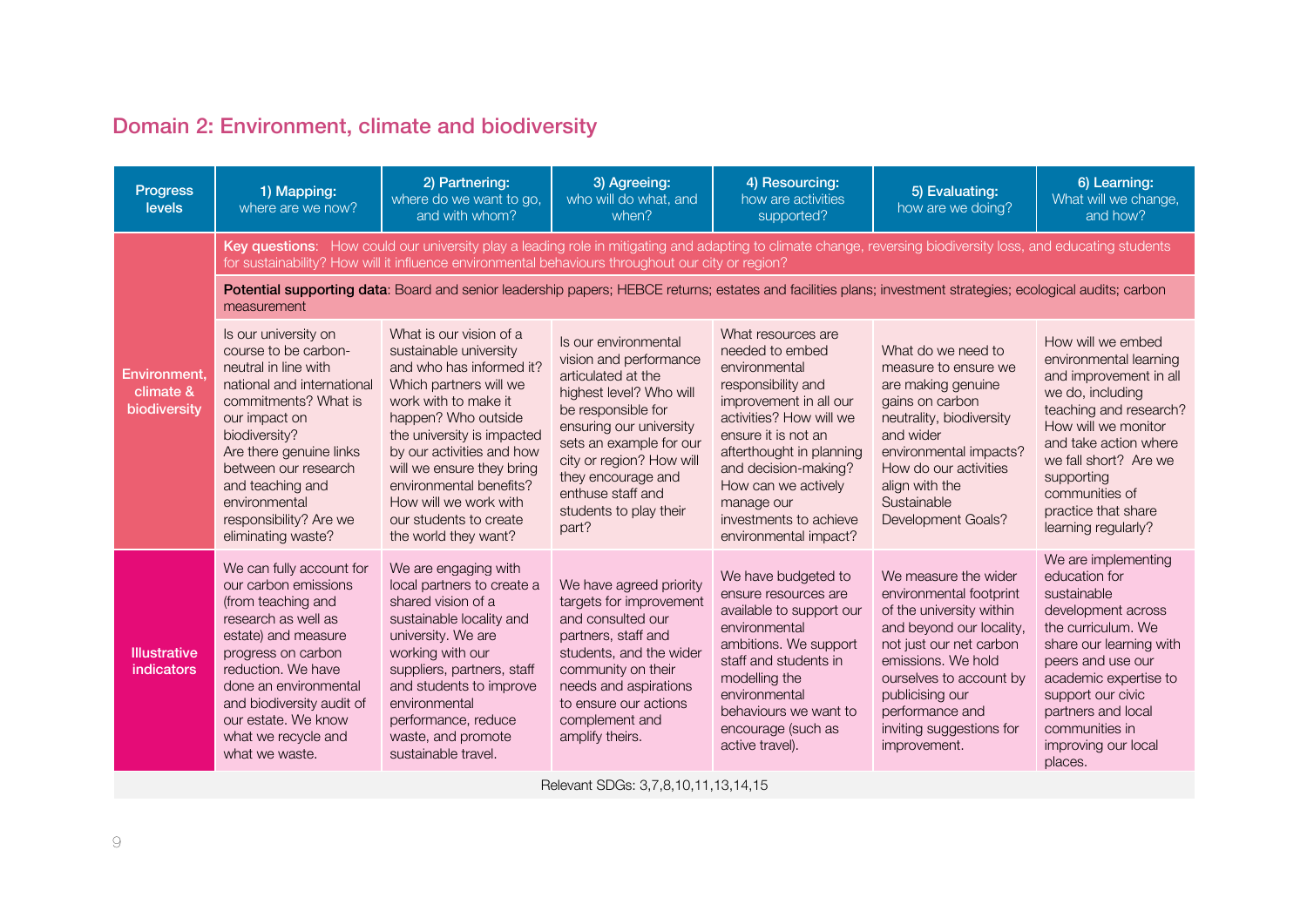# Domain 3: Health and wellbeing

| <b>Progress</b><br><b>levels</b>  | 1) Mapping:<br>where are we now?                                                                                                                                                                                                          | 2) Partnering:<br>where do we want to go,<br>and with whom?                                                                                                                                                                       | 3) Agreeing:<br>who will do what, and<br>when?                                                                                                                   | 4) Resourcing:<br>how are activities<br>supported?                                                                                                                                                                                                                      | 5) Evaluating:<br>how are we doing?                                                                                                                                                                                           | 6) Learning:<br>What will we change,<br>and how?                                                                                                                                                                                                                                                                        |
|-----------------------------------|-------------------------------------------------------------------------------------------------------------------------------------------------------------------------------------------------------------------------------------------|-----------------------------------------------------------------------------------------------------------------------------------------------------------------------------------------------------------------------------------|------------------------------------------------------------------------------------------------------------------------------------------------------------------|-------------------------------------------------------------------------------------------------------------------------------------------------------------------------------------------------------------------------------------------------------------------------|-------------------------------------------------------------------------------------------------------------------------------------------------------------------------------------------------------------------------------|-------------------------------------------------------------------------------------------------------------------------------------------------------------------------------------------------------------------------------------------------------------------------------------------------------------------------|
|                                   |                                                                                                                                                                                                                                           | Key questions: How does our institution support the health and wellbeing of our localities and communities? What does a flourishing community look like to us?                                                                    |                                                                                                                                                                  |                                                                                                                                                                                                                                                                         |                                                                                                                                                                                                                               |                                                                                                                                                                                                                                                                                                                         |
|                                   | TEFCE); access and participation plans; local JSNAs                                                                                                                                                                                       | Potential supporting data: Local public health data; board and senior leadership papers; involvement in local partnerships; community engagement tools (EDGE,                                                                     |                                                                                                                                                                  |                                                                                                                                                                                                                                                                         |                                                                                                                                                                                                                               |                                                                                                                                                                                                                                                                                                                         |
| Health &<br>Wellbeing             | What do we currently do<br>that contributes to<br>maintaining and<br>improving the physical<br>and mental health of our<br>communities, including<br>staff and students? How<br>are we addressing the<br>wider determinants of<br>health? | Who do we work with on<br>health-related activities?<br>What partnerships and<br>protocols are in place to<br>advance our shared<br>agendas? Are our<br>activities informed by the<br>wider public and by<br>marginalised groups? | Do we have shared<br>visions of healthy and<br>flourishing<br>communities? How will<br>these be realised and<br>who will be involved?                            | What resources are we<br>devoting to activities<br>that improve the health<br>and wellbeing of the<br>wider community? What<br>do we do beyond our<br>mainstream teaching<br>and research? How do<br>we draw on the<br>knowledge that exists<br>within our communities? | What are our measures<br>of success and who has<br>informed them? How do<br>we know we are making<br>a difference? Have we<br>identified key indicators<br>and how are they<br>changing over time?                            | What have we learned<br>about improving health<br>and wellbeing in our<br>localities and<br>communities? How will<br>we apply it to future<br>activities? How will we<br>share our learning with<br>partners and the wider<br>public? Are we<br>supporting communities<br>of practice that share<br>learning regularly? |
| <b>Illustrative</b><br>indicators | We are aware of the<br>health characteristics of<br>our communities, staff,<br>and students, and know<br>how our activities impact<br>on them.                                                                                            | We have formal and<br>informal partnerships<br>with healthcare<br>professionals and<br>community-based<br>organisations to promote<br>local wellbeing.                                                                            | We have set ourselves<br>targets for beneficial<br>impact on our<br>communities' wellbeing<br>and we are working with<br>partners to take<br>appropriate action. | We have identified staff<br>and financial resources<br>to support our<br>communities' wellbeing.<br>We take time to listen to<br>our local communities<br>and value their<br>knowledge and<br>experience.                                                               | We have set priorities for<br>action based on input<br>from local communities,<br>public health teams and<br>healthcare<br>organisations. We have<br>identified what we can<br>do differently and what<br>impact it can make. | We are listening to our<br>communities to<br>understand what<br>wellbeing means for<br>them and adjusting our<br>activities and priorities in<br>response.                                                                                                                                                              |
|                                   |                                                                                                                                                                                                                                           |                                                                                                                                                                                                                                   | Relevant SDGs: 3,4,5,10,11,17                                                                                                                                    |                                                                                                                                                                                                                                                                         |                                                                                                                                                                                                                               |                                                                                                                                                                                                                                                                                                                         |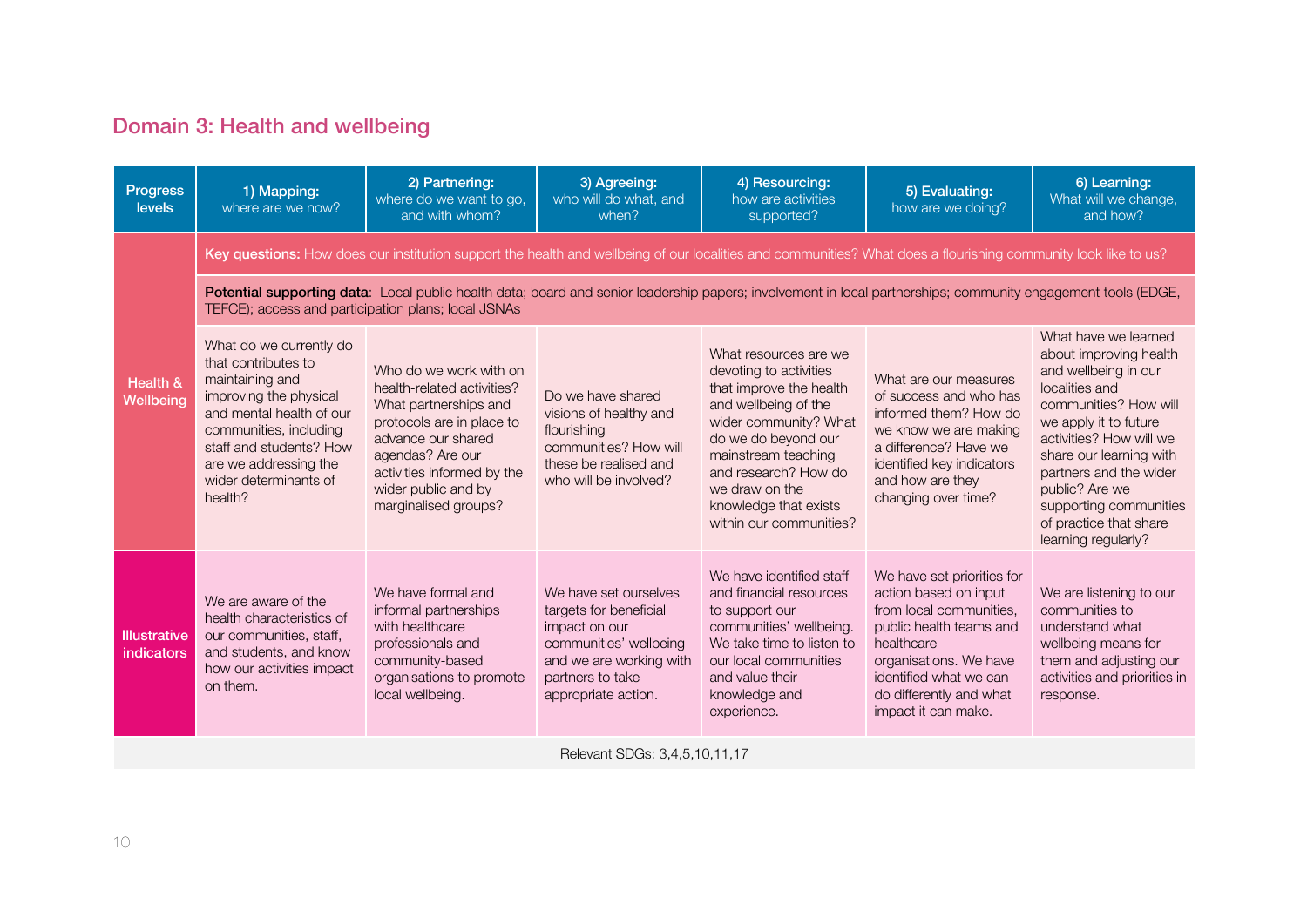### Domain 4: Cultural contribution

| <b>Progress</b><br><b>levels</b>  | 1) Mapping:<br>where are we now?                                                                                                                                                                                                                                                                                         | 2) Partnering:<br>where do we want to go,<br>and with whom?                                                                                                                                                                                                     | 3) Agreeing:<br>who will do what, and<br>when?                                                                                                                                                                        | 4) Resourcing:<br>how are activities<br>supported?                                                                                                                                                                                                                         | 5) Evaluating:<br>how are we doing?                                                                                                                                                                                                                                                           | 6) Learning:<br>What will we change,<br>and how?                                                                                                                                                                                                                                              |
|-----------------------------------|--------------------------------------------------------------------------------------------------------------------------------------------------------------------------------------------------------------------------------------------------------------------------------------------------------------------------|-----------------------------------------------------------------------------------------------------------------------------------------------------------------------------------------------------------------------------------------------------------------|-----------------------------------------------------------------------------------------------------------------------------------------------------------------------------------------------------------------------|----------------------------------------------------------------------------------------------------------------------------------------------------------------------------------------------------------------------------------------------------------------------------|-----------------------------------------------------------------------------------------------------------------------------------------------------------------------------------------------------------------------------------------------------------------------------------------------|-----------------------------------------------------------------------------------------------------------------------------------------------------------------------------------------------------------------------------------------------------------------------------------------------|
|                                   | places?                                                                                                                                                                                                                                                                                                                  | Key questions: How does our university celebrate and enrich the cultural life of our localities and communities? How do we create vibrant, creative and playful                                                                                                 |                                                                                                                                                                                                                       |                                                                                                                                                                                                                                                                            |                                                                                                                                                                                                                                                                                               |                                                                                                                                                                                                                                                                                               |
|                                   | TEFCE); access and participation plans; local JSNAs                                                                                                                                                                                                                                                                      | Potential supporting data: Board and senior leadership papers; involvement in local partnerships; HEBCE returns; community engagement tools (EDGE,                                                                                                              |                                                                                                                                                                                                                       |                                                                                                                                                                                                                                                                            |                                                                                                                                                                                                                                                                                               |                                                                                                                                                                                                                                                                                               |
| Cultural<br>Contribution          | What activities are we<br>engaged in that support<br>the wider cultural life of<br>our places? Which<br>aspects of community<br>life do we celebrate in<br>our institution? How are<br>our staff and students<br>involved? Is our heritage<br>and history perceived as<br>positive or problematic<br>by our communities? | Which groups and<br>organisations are we<br>partnering with, and<br>whose ideas are<br>welcomed? Are any<br>groups or activities<br>under-represented? How<br>will our institution learn<br>from the cultures of our<br>communities as well as<br>give to them? | What activities will we<br>support and in what<br>ways? How will we<br>ensure our cultural<br>activities are<br>partnerships of equals?<br>How will we support<br>staff and students in<br>their cultural activities? | What resources do we<br>contribute to the cultural<br>life of our places? Do<br>we have capacity to<br>respond to new ideas<br>and initiatives from our<br>communities? How<br>does mainstream<br>teaching and research<br>engage with the cultural<br>life of our places? | Can we measure the<br>depth as well as the<br>extent of our cultural<br>activities, and how do<br>we do it? What do our<br>communities think of our<br>cultural activities? Have<br>we addressed aspects<br>of our legacy and<br>heritage that may offend<br>and alienate our<br>communities? | How will our<br>communities inform<br>and help to develop<br>our plans and ideas for<br>events and activities?<br>What has worked well<br>in engaging new<br>groups and places?<br>What do we need to do<br>better? Are there<br>communities of<br>practice that share<br>learning regularly? |
| <b>Illustrative</b><br>indicators | We know, across our<br>institution, what<br>contribution we make to<br>local cultural life. We<br>have mapped this<br>against local<br>demographics and<br>identified gaps and<br>opportunities.                                                                                                                         | We know and engage<br>with a wide range of<br>local cultural<br>organisations, with a<br>range of formal and<br>informal partnerships.<br>We ensure local<br>communities are<br>welcomed and included<br>in our events and<br>activities.                       | We have identified<br>priorities for support<br>and know which<br>communities we need<br>to work with more.                                                                                                           | We promote and fund<br>events and activities<br>that enrich and<br>celebrate the cultural life<br>of our localities, and<br>support staff and<br>students in linking with<br>local communities.                                                                            | We have asked our<br>communities what they<br>think of the activities we<br>support and have<br>listened to their views.                                                                                                                                                                      | We are not content<br>with repeating success<br>but are actively<br>considering how our<br>activities can be better.<br>In doing so we value<br>and learn from the<br>expertise and<br>knowledge within our<br>localities.                                                                    |

Relevant SDGs: 4,5,10,16,17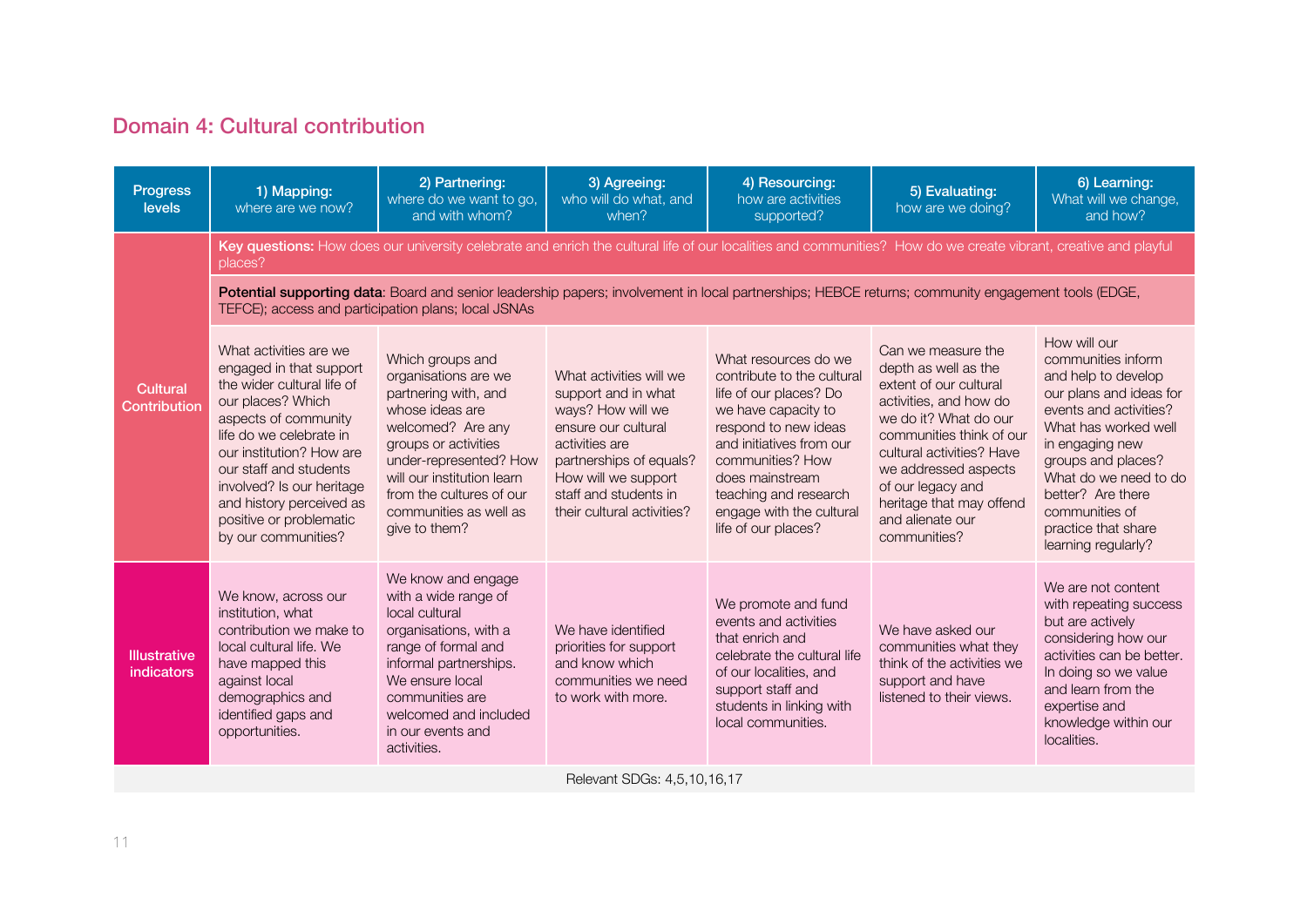### Domain 5: Economic impact

| <b>Progress</b><br>levels         | 1) Mapping:<br>where are we now?                                                                                                                                                                                                                                                                                                                           | 2) Partnering:<br>where do we want to<br>go, and with whom?                                                                                                                                                                                                                                                       | 3) Agreeing:<br>who will do what, and<br>when?                                                                                                                                                                                        | 4) Resourcing:<br>how are activities<br>supported?                                                                                                                                                                                                                                                                                                                                                                              | 5) Evaluating:<br>how are we doing?                                                                                                                       | 6) Learning:<br>What will we change, and<br>how?                                                                                                                   |
|-----------------------------------|------------------------------------------------------------------------------------------------------------------------------------------------------------------------------------------------------------------------------------------------------------------------------------------------------------------------------------------------------------|-------------------------------------------------------------------------------------------------------------------------------------------------------------------------------------------------------------------------------------------------------------------------------------------------------------------|---------------------------------------------------------------------------------------------------------------------------------------------------------------------------------------------------------------------------------------|---------------------------------------------------------------------------------------------------------------------------------------------------------------------------------------------------------------------------------------------------------------------------------------------------------------------------------------------------------------------------------------------------------------------------------|-----------------------------------------------------------------------------------------------------------------------------------------------------------|--------------------------------------------------------------------------------------------------------------------------------------------------------------------|
|                                   |                                                                                                                                                                                                                                                                                                                                                            |                                                                                                                                                                                                                                                                                                                   |                                                                                                                                                                                                                                       | Key questions: How could our university's work create more prosperous places and address and reduce economic inequality? What impacts is it having now?<br>Can we articulate and promote a coherent vision of a flourishing local economy in partnership with local stakeholders?                                                                                                                                               |                                                                                                                                                           |                                                                                                                                                                    |
|                                   |                                                                                                                                                                                                                                                                                                                                                            | HEIF funding; graduate outcomes; HESA data; local JSNAs                                                                                                                                                                                                                                                           |                                                                                                                                                                                                                                       | Potential supporting data: Board and senior leadership papers; HEBCE return on business and community engagement; influence within LEP boards; use of                                                                                                                                                                                                                                                                           |                                                                                                                                                           |                                                                                                                                                                    |
| Economic<br>Impact                | What is our institution's<br>economic footprint in<br>our locality and what<br>wider impacts does<br>this have? Where do<br>our students come<br>from?<br>What is our vision of a<br>fair and thriving local<br>economy?<br>How does it align with<br>what we currently<br>doing to support our<br>local economies and<br>address economic<br>disparities? | What would our places<br>and communities look<br>like if they were<br>prosperous? Do we<br>and our partners have<br>a shared vision of a<br>flourishing, equitable<br>and sustainable<br>economy? Who has<br>contributed to it, and<br>who else could do so?<br>What are the<br>downsides and who is<br>affected? | What would it look like if<br>our institution was fully<br>committed to a shared<br>economic ambition for<br>our locality? Who is<br>responsible and how<br>will we judge<br>performance? How<br>soon can key changes<br>be achieved? | What investments would<br>achieve the impacts we<br>desire? How will we use<br>the levers at our disposal?<br>Do we pay the real living<br>wage and support low-<br>paid staff, and reduce<br>gender pay gaps and<br>casualisation? Does our<br>procurement and<br>commissioning promote<br>social value and support<br>local employment? How<br>will our teaching and<br>research contribute to an<br>inclusive local economy? | How could we measure<br>the difference we are<br>making? What indicators<br>and targets are<br>appropriate for our local<br>economy and<br>circumstances? | How will we review our<br>ambition and activities in<br>the light of changing<br>circumstances? How will<br>we identify and address<br>gaps in our work?           |
| <b>Illustrative</b><br>indicators | We have measured our<br>economic footprint and<br>our impact on local<br>communities and on<br>our student population.                                                                                                                                                                                                                                     | We have agreed<br>and/or reviewed joint<br>economic strategies<br>with local partners; we<br>have identified our<br>shared priorities.                                                                                                                                                                            | We have agreed<br>indicators of progress,<br>with achievable targets<br>for change.                                                                                                                                                   | We have set targets for<br>workforce change (e.g.<br>elimination of low pay and<br>inequalities); we have<br>agreed what proportion of<br>our spend will be recycled<br>within the local economy<br>and have the capacity to<br>monitor this.                                                                                                                                                                                   | We have agreed and/or<br>reviewed economic<br>impact targets; we are<br>measuring progress on<br>reducing inequalities.                                   | We have formal<br>monitoring and review<br>processes in place with<br>key partners, including<br>the groups most affected<br>by inequalities in our<br>localities. |

Relevant SDGs: 1,3,4,7,8,9,10,11,12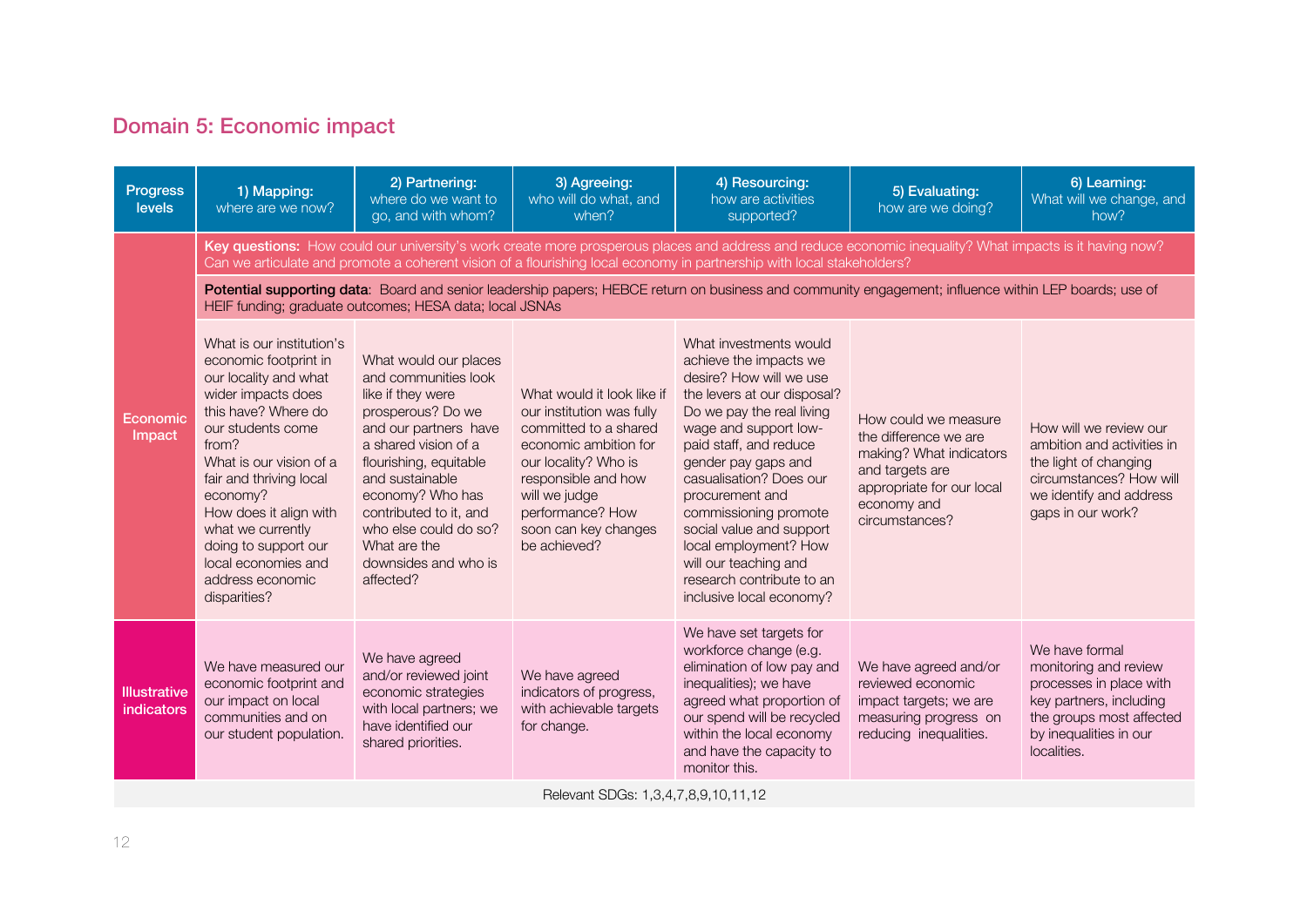# Domain 6: Estates, facilities and placemaking

| <b>Progress</b><br>levels                 | 1) Mapping:<br>where are we now?                                                                                                                                                                                                                                                                                                                                | 2) Partnering:<br>where do we want to go,<br>and with whom?                                                                                                                                                                                                                                                                                                                                                     | 3) Agreeing:<br>who will do what, and<br>when?                                                                                                                                                                                                                                                                                                               | 4) Resourcing:<br>how are activities<br>supported?                                                                                                                                                                                                                                                                                        | 5) Evaluating:<br>how are we doing?                                                                                                                                                                                        | 6) Learning:<br>What will we change,<br>and how?                                                                                                                                                                                                                                  |
|-------------------------------------------|-----------------------------------------------------------------------------------------------------------------------------------------------------------------------------------------------------------------------------------------------------------------------------------------------------------------------------------------------------------------|-----------------------------------------------------------------------------------------------------------------------------------------------------------------------------------------------------------------------------------------------------------------------------------------------------------------------------------------------------------------------------------------------------------------|--------------------------------------------------------------------------------------------------------------------------------------------------------------------------------------------------------------------------------------------------------------------------------------------------------------------------------------------------------------|-------------------------------------------------------------------------------------------------------------------------------------------------------------------------------------------------------------------------------------------------------------------------------------------------------------------------------------------|----------------------------------------------------------------------------------------------------------------------------------------------------------------------------------------------------------------------------|-----------------------------------------------------------------------------------------------------------------------------------------------------------------------------------------------------------------------------------------------------------------------------------|
|                                           |                                                                                                                                                                                                                                                                                                                                                                 | Key questions: How can our facilities be used for the benefit of the whole community? Do all members of the community feel welcome? How do our facilities<br>set the standard for placemaking and sustainability in our city or region? How can our digital infrastructure benefit our communities?                                                                                                             |                                                                                                                                                                                                                                                                                                                                                              |                                                                                                                                                                                                                                                                                                                                           |                                                                                                                                                                                                                            |                                                                                                                                                                                                                                                                                   |
|                                           |                                                                                                                                                                                                                                                                                                                                                                 | Potential supporting data: Board and senior leadership papers; estates and facilities plans; planning applications and masterplans; digital investment plans.                                                                                                                                                                                                                                                   |                                                                                                                                                                                                                                                                                                                                                              |                                                                                                                                                                                                                                                                                                                                           |                                                                                                                                                                                                                            |                                                                                                                                                                                                                                                                                   |
| Estates.<br>facilities and<br>placemaking | Who do we want to<br>benefit from our<br>facilities? How do they<br>do so already, and how<br>do we know? Have we<br>assessed the standard.<br>accessibility and<br>inclusivity of the<br>physical and digital<br>facilities we provide?<br>Are we celebrating the<br>best of local heritage<br>and creating spaces<br>future generations will<br>thank us for? | What would make us<br>proud of our buildings and<br>spaces? What does a<br>welcoming, inclusive<br>campus look like? Do we<br>have a 'place standard'<br>for our estate? Who do<br>we partner with to ensure<br>our facilities benefit the<br>community? Do our<br>facilities contribute to<br>wellbeing? Have we<br>asked communities how<br>our spaces and digital<br>facilities can work better<br>for them? | How will we ensure all<br>our facilities and<br>infrastructure<br>contribute to an<br>inclusive civic vision?<br>Who will identify<br>groups who might feel<br>excluded and seek<br>their views? How will<br>staff and students<br>have a clear sense of<br>the place they are<br>involved in creating<br>and a say in how it is<br>designed and<br>managed? | How are we working to<br>include the wider<br>community in our<br>spaces? What<br>resources will we<br>provide to ensure high<br>quality, sustainable<br>design that contributes<br>to the local quality of<br>life? In what other ways<br>could our physical<br>presence support the<br>work of other<br>community or civic<br>partners? | How will we measure<br>the quality and inclusivity<br>of our places and<br>spaces? What tools will<br>we use and how will we<br>incentivise<br>improvement?                                                                | How are we learning<br>from best practice and<br>innovation in<br>sustainable design and<br>use of buildings and<br>open spaces? How are<br>we future-proofing our<br>investments? What will<br>we do to meet the<br>needs of people who<br>do not feel welcome in<br>our spaces? |
| Illustrative<br>indicators                | We have agreed design,<br>quality, environmental<br>and accessibility<br>standards and<br>benchmark our estates<br>management against<br>the best in our class.<br>We know who uses our<br>spaces, how and when.<br>We understand where<br>our spaces have<br>heritage value.                                                                                   | We are working with local<br>communities and planning<br>authorities to ensure our<br>estates meet their needs<br>and aspirations (including,<br>for example, encouraging<br>biodiversity and active<br>travel). We are open and<br>transparent in our plans<br>and developments.                                                                                                                               | We are working with<br>civic partners to<br>ensure our estates<br>management supports<br>our civic ambitions.<br>We have agreed<br>priorities for action and<br>improvement.                                                                                                                                                                                 | Our design,<br>procurement,<br>maintenance and<br>management practices<br>support an open and<br>inclusive attitude and<br>we ensure resources<br>are available to make<br>our estate suitable for<br>community uses as well<br>as for staff and<br>students.                                                                             | We work with peer<br>organisations to critique<br>and improve our<br>practices and examine<br>where small changes<br>might make a big<br>difference. We invite<br>local communities to tell<br>us how we can do<br>better. | We review the use and<br>development of our<br>estates regularly to<br>ensure these support<br>our civic mission, and<br>ensure our estates<br>department does not<br>become a 'silo' within<br>the university.                                                                   |

Relevant SDGs: 6,7,8,9,11,12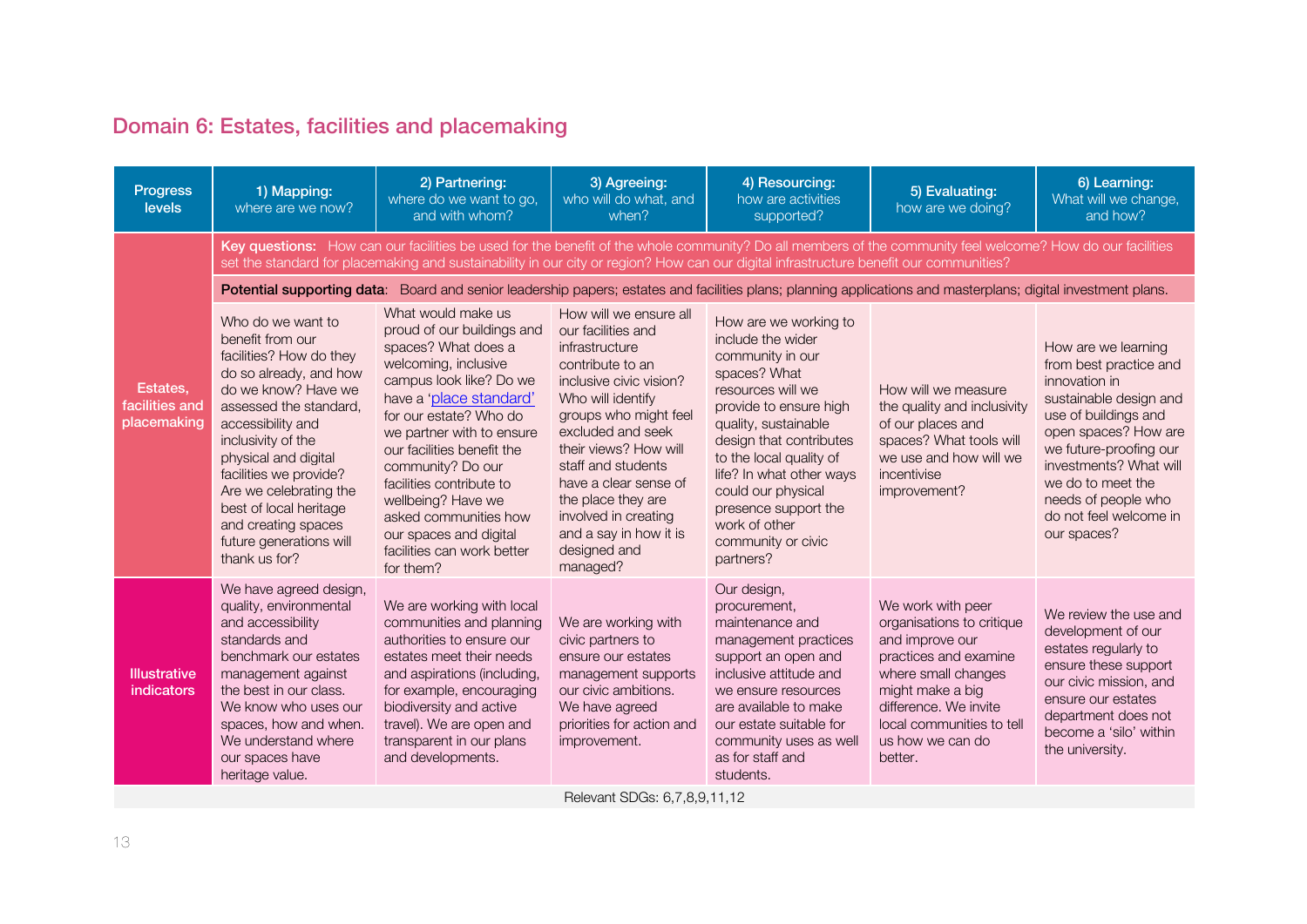# Domain 7: Institutional strategy and leadership

| <b>Progress</b><br>levels                                                                                            | 1) Mapping:<br>where are we now?                                                                                                                                                                                                                                                                                             | 2) Partnering:<br>where do we want to go,<br>and with whom?                                                                                                                                                                                                                                                                                                                                                                                                              | 3) Agreeing:<br>who will do what, and<br>when?                                                                                                                                                                                                                                                                                                                                                      | 4) Resourcing:<br>how are activities<br>supported?                                                                                                                                                                                             | 5) Evaluating:<br>how are we doing?                                                                                                                                                                                                                                            | 6) Learning:<br>What will we change,<br>and how?                                                                                                                                                                                                                                             |  |  |
|----------------------------------------------------------------------------------------------------------------------|------------------------------------------------------------------------------------------------------------------------------------------------------------------------------------------------------------------------------------------------------------------------------------------------------------------------------|--------------------------------------------------------------------------------------------------------------------------------------------------------------------------------------------------------------------------------------------------------------------------------------------------------------------------------------------------------------------------------------------------------------------------------------------------------------------------|-----------------------------------------------------------------------------------------------------------------------------------------------------------------------------------------------------------------------------------------------------------------------------------------------------------------------------------------------------------------------------------------------------|------------------------------------------------------------------------------------------------------------------------------------------------------------------------------------------------------------------------------------------------|--------------------------------------------------------------------------------------------------------------------------------------------------------------------------------------------------------------------------------------------------------------------------------|----------------------------------------------------------------------------------------------------------------------------------------------------------------------------------------------------------------------------------------------------------------------------------------------|--|--|
|                                                                                                                      | activities of teaching, learning and research?                                                                                                                                                                                                                                                                               | Key questions: How will top-level governance and strategies at our institution reflect our civic commitment to ensure we make the difference we want? Which<br>partners are we working with and to what ends, and what are their priorities?? What would it look like if our civic priorities were embedded throughout our core                                                                                                                                          |                                                                                                                                                                                                                                                                                                                                                                                                     |                                                                                                                                                                                                                                                |                                                                                                                                                                                                                                                                                |                                                                                                                                                                                                                                                                                              |  |  |
|                                                                                                                      | Potential supporting data: Board and senior leadership papers; involvement in local partnerships; comms strategies; executive recruitment; HEBCE returns;<br>HESA; participation data; departmental business plans; curriculum development plans; local joint strategic needs assessments (JSNAs)                            |                                                                                                                                                                                                                                                                                                                                                                                                                                                                          |                                                                                                                                                                                                                                                                                                                                                                                                     |                                                                                                                                                                                                                                                |                                                                                                                                                                                                                                                                                |                                                                                                                                                                                                                                                                                              |  |  |
| <b>Institutional</b><br>strategy<br>and<br>leadership<br><i>(including</i><br>wellbeing of<br>future<br>generations) | What is our civic<br>ambition and what<br>kind of places do we<br>want to play a part in<br>creating? Is our civic<br>ambition clearly<br>articulated? Is it<br>supported by<br>governance<br>frameworks and<br>recruitment to boards<br>and leadership<br>positions?<br>Do our policies and<br>strategies align with<br>it? | Where is our focus and<br>how can we welcome key<br>partners into our plans?<br>How do we support our<br>partners' civic priorities?<br>Do we know who our<br>communities are and how<br>have we defined the<br>'place' (or places) we are<br>concerned with?<br>Who gets to have a say in<br>our strategies? How do<br>we know they reflect our<br>communities' desires and<br>needs? What will the next<br>generation need? What<br>can we learn from our<br>students? | Who would be involved<br>if we were serious<br>about becoming more<br>civic?<br>What partners could<br>we work with? Who will<br>ensure we deliver on<br>our civic ambition and<br>when? How will reward<br>and recognition reflect<br>their roles and<br>success? How will we<br>communicate our<br>beliefs and mission and<br>ensure comms<br>strategies reflect and<br>celebrate our priorities? | What would it look like if<br>our financial decision-<br>making and investment<br>priorities reflected our<br>civic ambition?<br>How are civic ambitions<br>encouraged and enabled<br>within teaching, research,<br>and campus<br>development? | How is our civic ambition<br>reflected in leadership<br>throughout the<br>institution? How are we<br>measuring this? How will<br>we benchmark our<br>activities with our peers,<br>and how often? How will<br>we open our evaluation<br>processes to external<br>perspectives? | Is there scope for us to<br>do better? How are we<br>judging how well we<br>are doing? How will our<br>review processes<br>encourage new ideas<br>and creativity? What<br>will we do differently<br>this or next year? What<br>levers do we have to<br>enable aspirations to<br>be actioned? |  |  |
| <b>Illustrative</b><br>indicators                                                                                    | We have drafted,<br>consulted on and<br>approved a Civic<br>University Agreement.                                                                                                                                                                                                                                            | We know the number,<br>remit and make-up of the<br>partnerships we're<br>involved in.                                                                                                                                                                                                                                                                                                                                                                                    | We have committed to<br>SMART targets within<br>civic strategies and<br>agreements.                                                                                                                                                                                                                                                                                                                 | We have identified<br>resources (finance and<br>staff) to support the civic<br>agenda; we have<br>reviewed decision-making<br>processes in finance and<br>procurement.                                                                         | We regularly monitor and<br>evaluate the effects of<br>our civic strategies, and<br>review them with peer<br>organisations.                                                                                                                                                    | Our senior staff are<br>involved in civic peer<br>networks or<br>communities of<br>practice; we have<br>formal reviews of our<br>civic activity.                                                                                                                                             |  |  |
|                                                                                                                      |                                                                                                                                                                                                                                                                                                                              |                                                                                                                                                                                                                                                                                                                                                                                                                                                                          | $D_{\Omega}$ $\Omega$ and $C_{\Omega}$ , $\Omega$ $\Lambda$ $E$ $1 \Omega$ $11$ $16$ $17$                                                                                                                                                                                                                                                                                                           |                                                                                                                                                                                                                                                |                                                                                                                                                                                                                                                                                |                                                                                                                                                                                                                                                                                              |  |  |

Relevant SDGs: 3,4,5,10,11,16,17